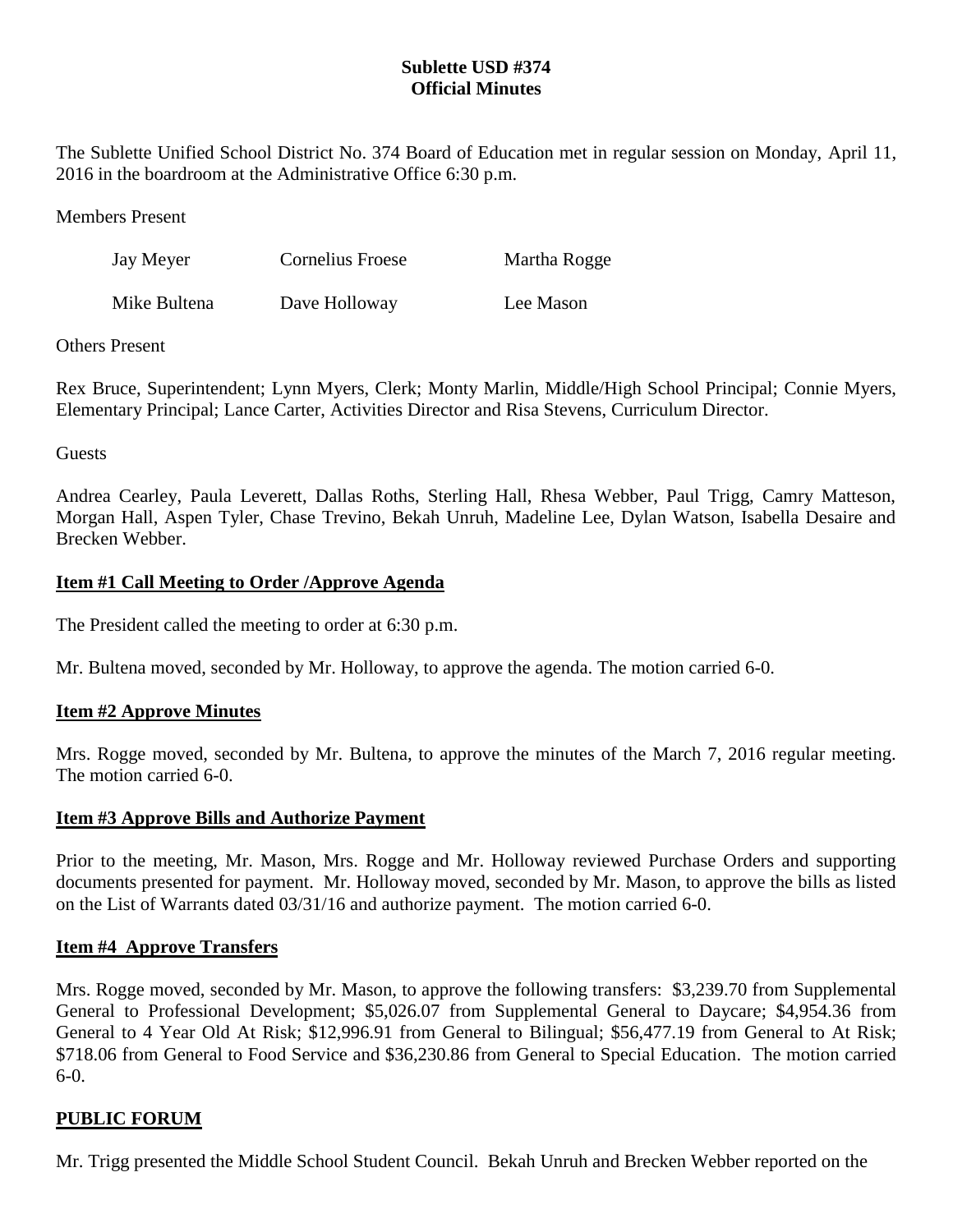Board Minutes Page 2 April 11, 2016

Leadership Conference with Joe Coles. Madeline Lee and Dylan Watson reported on the 8<sup>th</sup> Grade trip to Topeka.

Mr. Hall gave the Sublette Public School Foundation annual report.

# **Reports**

# Curriculum

Mrs. Stevens reported that the certified staff met this morning and decided to focus on the relationship rubric for 2016-2017 school year. She also stated that the 6-8 science curriculum has been aligned to the state standards.

# Principals

Mrs. Myers reported on the state science fair at El Dorado, Kansas. Derek Dyck received a 2<sup>nd</sup> place medal and Bella Lopez and Race Ardery received a  $3<sup>rd</sup>$  place medal. She also reported on field trips, field day/grand friend's day, the Lion King Musical and the spring music concert.

Mr. Marlin reported on the Student Council Career Fair, Home Ec. field trip to Garden City, Seward County Community College CAD event (Andy McIntire received second place) and the annual prom.

He presented Mr. Dallas Roths-Instrumental Instructor and Mrs. Paula Leverett-Vocal Music Instructor. Mr. Roths reported he has five entries going to state. Mrs. Leverett reported she has thirteen entries going to state. The state Music Festival is April 23, 2016 in Salina.

## Activities Director

Mr. Carter reported on spring sports and the sub-state basketball tournament in which the girls placed second.

## SWPRSC/HPEC

Mr. Meyer reported on the SWPRSC Board meeting. Mr. Bultena reported on the HPEC meeting.

## Superintendent:

Mr. Bruce with consensus of the board changed the May 2, 2016 board meeting time to 12:00 p.m. due to the Elementary School Musical. He also discussed the increased water rates and the district attendance policy.

## **Item #5 Sublette Recreation Commission**

Mr. Moore and Mr. Parr reviewed the proposed building plans for the Sublette Recreation Commission. They also discussed the new ball field under construction.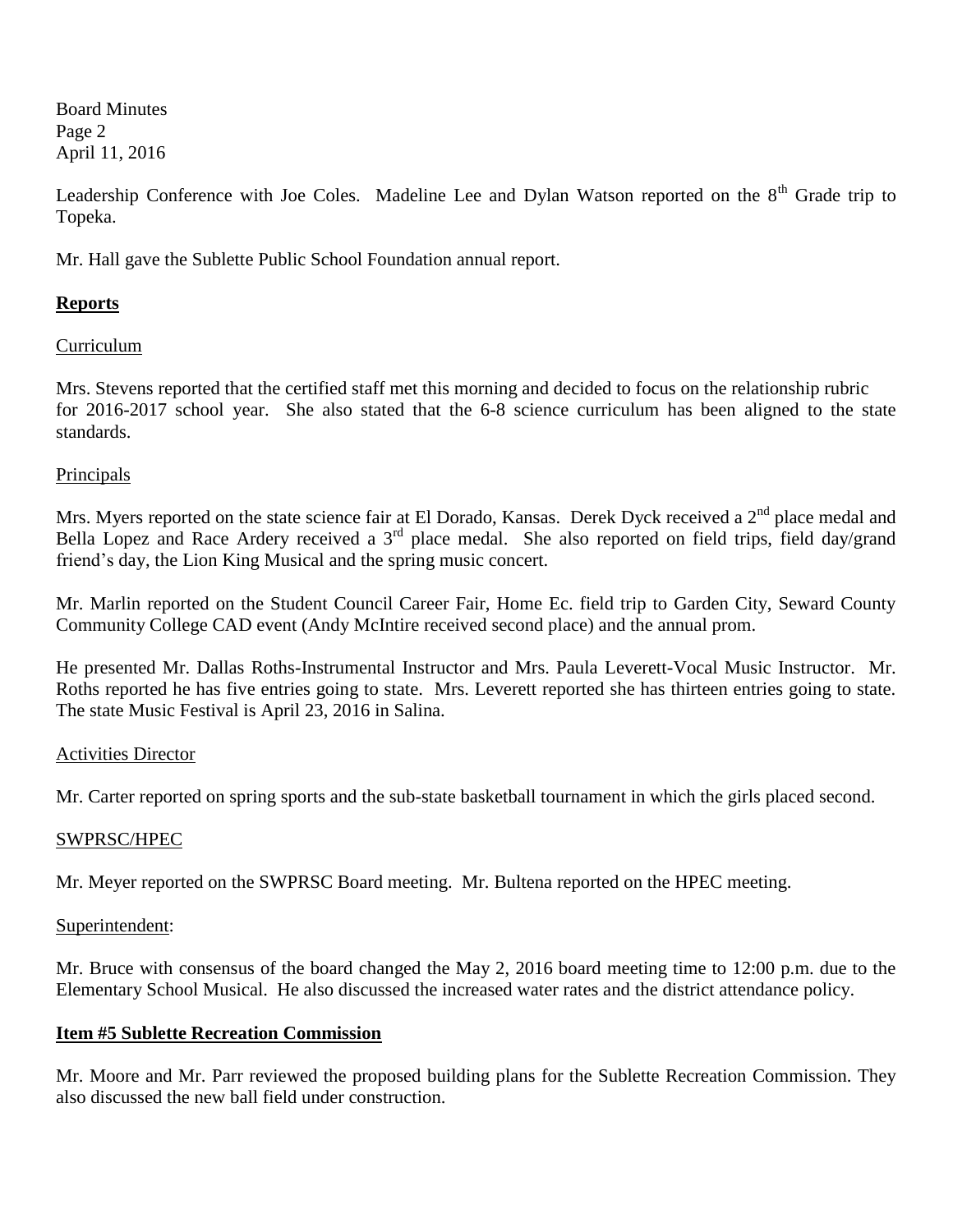Board Minutes Page 3 April 11, 2016

### **Item #6 Select Board Members to Present Diplomas**

Mrs. Rogge and Mr. Froese will present the High School diplomas on May 14, 2016. Mr. Meyer and Mr. Holloway will present the  $8<sup>th</sup>$  Grade certificates on May 17, 2016.

#### **Item # 7 Consider Summer Food Program**

Mrs. Rogge moved, seconded by Mr. Mason, to participate in the summer food program. The motion carried 6-  $\Omega$ .

### **Item #8 Consider 2016/2017 School Calendar**

Mr. Holloway moved, seconded by Mr. Mason, to approve the 2016/2017 school calendar as presented. The motion carried 6-0.

### **Item #9 Executive Session – Non-Elected Personnel**

Mr. Bultena moved, seconded by Mr. Mason, to go into executive session to discuss non-elected personnel, in order to protect the privacy interest of an identifiable individual(s), to include Mr. Bruce in executive session, and to reconvene to open session in the boardroom at 8:25 p.m. The motion carried 6-0.

The Board reconvened to open session at 8:25 p.m.

#### **Item #10 Resignations**

Mrs. Rogge moved, seconded by Mr. Mason, to accept the resignation of Mrs. Rupa Johnson, kindergarten teacher. The motion carried 6-0.

#### **Item #11 Executive Session – for Discussion Relating to the Acquisition of Real Property**

Mr. Bultena moved, seconded by Mr. Mason, to go into executive session to discuss acquisition of real property, to include Mr. Bruce, Mrs. Cearley and Mr. Myers, and to reconvene to open session in the boardroom at 8:35 p.m. The motion carried 6-0.

The board reconvened to open session at 8:35 p.m.

#### **Item #12 Consider Property Purchase**

Mr. Mason moved, seconded by Mr. Bultena, to allow Mr. Bruce to negotiate the purchase of the real property discussed under the parameters set. The motion carried 6-0.

The president with consensus of the board added Item #13 Other Business.

#### **Item #13 Other Business**

The board discussed the current open position on the Board of Education.